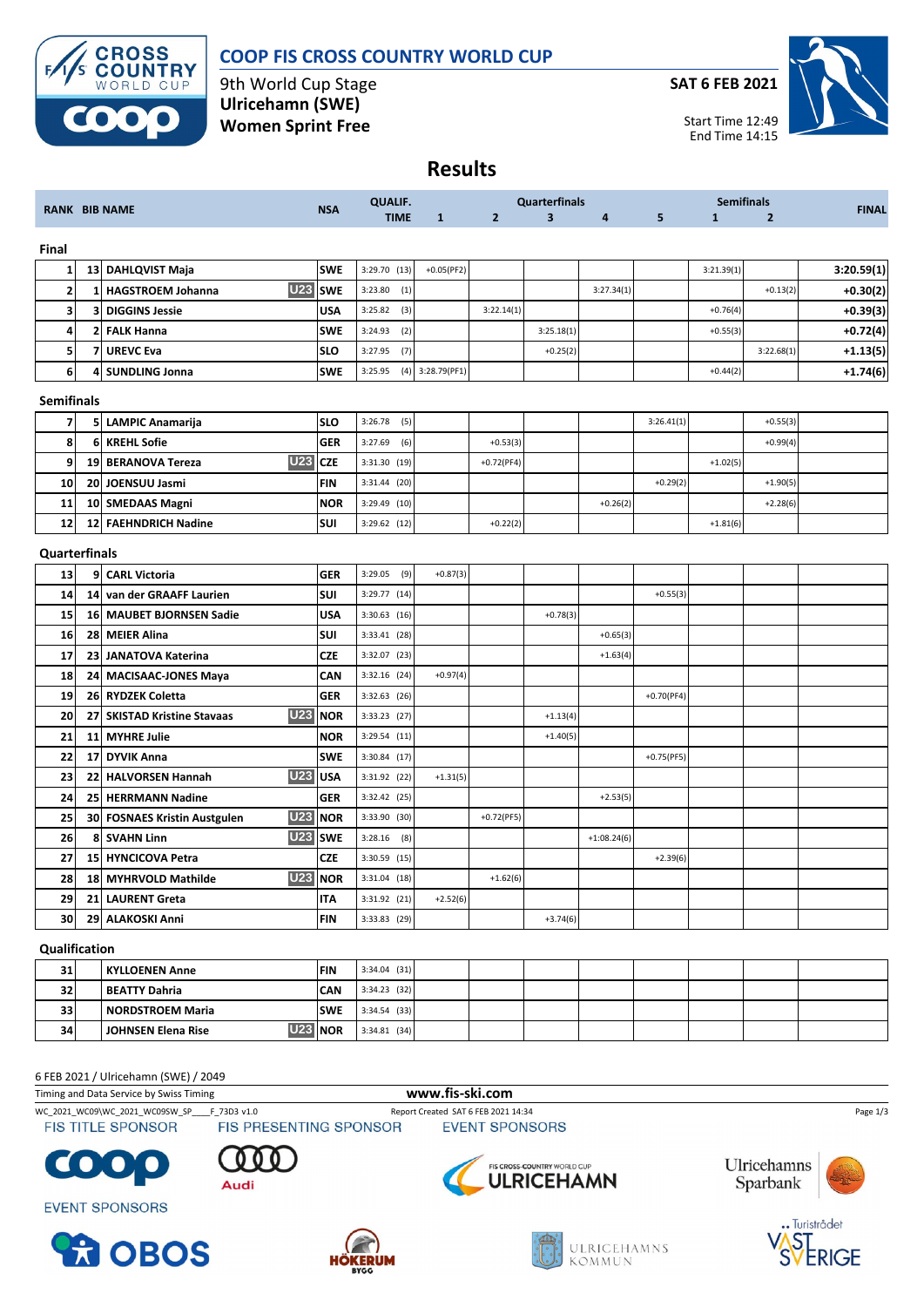# **COOP FIS CROSS COUNTRY WORLD CUP**



9th World Cup Stage **Ulricehamn (SWE) Women Sprint Free**

**SAT 6 FEB 2021**



Start Time 12:49 End Time 14:15

**Results**

| <b>RANK BIB NAME</b> |  | <b>NSA</b>                                    | <b>QUALIF.</b> | <b>Quarterfinals</b> |              |                |                |                | <b>Semifinals</b> |              |                |              |
|----------------------|--|-----------------------------------------------|----------------|----------------------|--------------|----------------|----------------|----------------|-------------------|--------------|----------------|--------------|
|                      |  |                                               |                | <b>TIME</b>          | $\mathbf{1}$ | 2 <sup>1</sup> | 3 <sup>1</sup> | $\overline{4}$ | 5 <sup>1</sup>    | $\mathbf{1}$ | $\overline{2}$ | <b>FINAL</b> |
| 35                   |  | <b>KIRILLOVA Anastasia</b>                    | <b>BLR</b>     | 3:34.97 (35)         |              |                |                |                |                   |              |                |              |
| <b>36</b>            |  | <b>WINKLER Anne</b>                           | <b>GER</b>     | 3:35.35 (36)         |              |                |                |                |                   |              |                |              |
| 37                   |  | <b>BROWNE Cendrine</b>                        | <b>CAN</b>     | 3:35.71 (37)         |              |                |                |                |                   |              |                |              |
| 38                   |  | <b>KERN Julia</b>                             | <b>USA</b>     | 3:35.85 (38)         |              |                |                |                |                   |              |                |              |
| 39                   |  | <b>LATUILLIERE Enora</b>                      | <b>FRA</b>     | 3:36.01 (39)         |              |                |                |                |                   |              |                |              |
| 40                   |  | <b>CALDWELL HAMILTON Sophie</b>               | <b>USA</b>     | $3:36.49$ (40)       |              |                |                |                |                   |              |                |              |
| 41                   |  | <b>LYLYNPERA Katri</b>                        | <b>FIN</b>     | 3:36.75(41)          |              |                |                |                |                   |              |                |              |
| 42                   |  | <b>STEWART-JONES Katherine</b>                | <b>CAN</b>     | 3:37.89 (42)         |              |                |                |                |                   |              |                |              |
| 43                   |  | <b>SONNESYN Alayna</b>                        | <b>USA</b>     | $3:38.17$ (43)       |              |                |                |                |                   |              |                |              |
| 44                   |  | <b>LECLAIR Laura</b>                          | <b>CAN</b>     | 3:38.31(44)          |              |                |                |                |                   |              |                |              |
| 45                   |  | <b>U23</b><br><b>JIALIN Bayani</b>            | <b>CHN</b>     | 3:38.89 (45)         |              |                |                |                |                   |              |                |              |
| 46                   |  | PROCHAZKOVA Alena                             | <b>SVK</b>     | $3:38.91$ (46)       |              |                |                |                |                   |              |                |              |
| 47                   |  | <b>SCARDONI Lucia</b>                         | <b>ITA</b>     | 3:39.02 (47)         |              |                |                |                |                   |              |                |              |
| 48                   |  | <b>SOLIN Jenny</b>                            | <b>SWE</b>     | 3:39.53 (48)         |              |                |                |                |                   |              |                |              |
| 49                   |  | <b>UNTERWEGER Lisa</b>                        | <b>AUT</b>     | 3:39.65 (49)         |              |                |                |                |                   |              |                |              |
| 50                   |  | <b>U23</b> CHN<br><b>YILAMUJIANG Dinigeer</b> |                | 3:39.89 (50)         |              |                |                |                |                   |              |                |              |
| 51                   |  | <b>MODIG Lovisa</b>                           | <b>SWE</b>     | 3:40.50 (51)         |              |                |                |                |                   |              |                |              |
| 52                   |  | U23 FRA<br><b>QUINTIN Lena</b>                |                | 3:40.57 (52)         |              |                |                |                |                   |              |                |              |
| 53                   |  | <b>U23</b><br><b>HOLIKOVA Zuzana</b>          | <b>CZE</b>     | $3:41.65$ (53)       |              |                |                |                |                   |              |                |              |
| 54                   |  | <b>HALLQUIST Ingrid</b>                       | <b>SWE</b>     | 3:44.10 (54)         |              |                |                |                |                   |              |                |              |
| 55                   |  | <b>ANTSYBOR Maryna</b>                        | <b>UKR</b>     | 3:47.95 (55)         |              |                |                |                |                   |              |                |              |
| 56                   |  | <b>KLEMENTOVA Barbora</b>                     | <b>SVK</b>     | 3:48.97 (56)         |              |                |                |                |                   |              |                |              |
| 57                   |  | <b>OLEKH Viktoriya</b>                        | <b>UKR</b>     | 3:55.64 (57)         |              |                |                |                |                   |              |                |              |

| <b>WEATHER</b> | <b>SNOW CONDITION</b> | <b>TEMPERATURES</b> |             | <b>COMPETITORS / NSA</b> |               |            |     |            |            |  |
|----------------|-----------------------|---------------------|-------------|--------------------------|---------------|------------|-----|------------|------------|--|
|                |                       | AIR                 | <b>SNOW</b> | <b>ENTRIES</b>           | <b>RANKED</b> | <b>DNF</b> | DSQ | <b>DQB</b> | <b>LAP</b> |  |
| Sunny          | Hard packed           | $-5.6^{\circ}$ C    | -9.5°C      | /16                      | --<br>/16     | 0/0        | 0/0 | 0 / 0      | 0/0        |  |

FIS Technical Delegate

## **MACOR Enzo (ITA)**

**FIS RACE DIRECTOR** MIGNEREY Pierre (FIS) **CHIEF OF COMPETITION HEIGHT DIFFERENCE (HD) JALDERYD** Stefan (SWE) **ASSISTANT TECHNICAL DELEGATE** SUNDBAUM Mikaela (SWE)<br>**ASSISTANT TD NAT.** JONS Tomas (SWE)

**Jury Information** 

### Race Secretary

## **ANDERSSON Lisa (SWE)**

| <b>Course Information</b> |  |
|---------------------------|--|
|                           |  |

| <b>FIS RACE DIRECTOR</b>     | MIGNEREY Pierre (FIS)   | <b>NAME</b>                   | Sprint F 1550 m |  |
|------------------------------|-------------------------|-------------------------------|-----------------|--|
| <b>CHIEF OF COMPETITION</b>  | JALDERYD Stefan (SWE)   | <b>HEIGHT DIFFERENCE (HD)</b> | 20 <sub>m</sub> |  |
| FIS TECHNICAL DELEGATE       | <b>MACOR Enzo (ITA)</b> | <b>MAXIMUM CLIMB (MC)</b>     | 42m             |  |
| ASSISTANT TECHNICAL DELEGATE | SUNDBAUM Mikaela (SWE)  | <b>TOTAL CLIMB (TC)</b>       | 42m             |  |
| ASSISTANT TD NAT.            | JONS Tomas (SWE)        | <b>LENGTH OF LAP</b>          | 1566m           |  |
|                              |                         | <b>NUMBER OF LAPS</b>         |                 |  |

6 FEB 2021 / Ulricehamn (SWE) / 2049